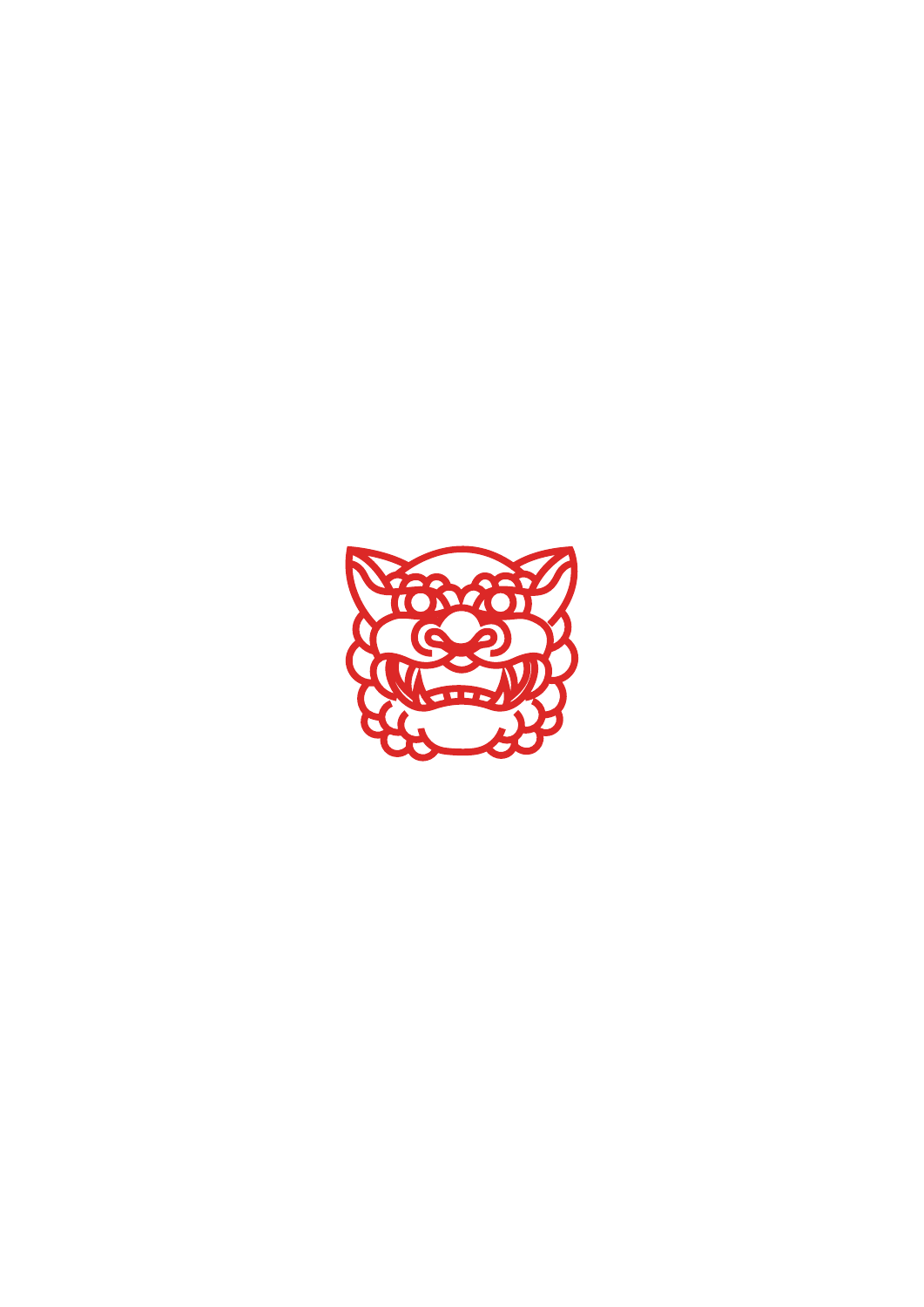# **GROUND UP** TAPS

|                                               | .<br>285ml / 425ml |
|-----------------------------------------------|--------------------|
| <b>FUBREW</b><br>Lager (4.8%)                 | 9.00 / 11.00       |
| <b>IPA</b><br>(Seasonal)                      | 9.00 / 11.00       |
| THE CRUX<br>Pilsner (5%)                      | 9.00 / 11.00       |
| <b>THE KPA</b><br>Kiwi Pale Ale (5.4%)        | 9.00 / 11.00       |
| <b>APA</b><br>(Seasonal)                      | 9.00 / 11.00       |
| <b>STOUT</b><br>Seasonal (5.2%)               | 10.00 / 14.00      |
| <b>CIDERSOACK</b><br>Cidor(EOO <sub>2</sub> ) | 9.00 / 11.00       |

Cider (5.8%)

Seasonal tap beers - see specials board

# Bottled B ee r

| <b>ASAHI</b><br>Lager, 330ml (5%)                                | 10.00 |
|------------------------------------------------------------------|-------|
| <b>SAPPORO</b><br>Lager, 330ml (5%)                              | 11.00 |
| <b>STEINLAGER PURE LIGHT</b><br>Lager, 330ml low alcohol (2.5%)  | 8.00  |
| <b>PANHEAD SUPERCHARGER</b><br>Apa, 330ml can (5.7%)             | 13.00 |
| <b>GARAGE PROJECT PILLS AND THRILLS</b><br>Pilsner, 330ml (5.5%) | 13.00 |
| <b>PERONILIBERA</b><br>Alcohol free, lager, 330ml (0%)           | 8.00  |

Indicates certified organic &/or biodynamic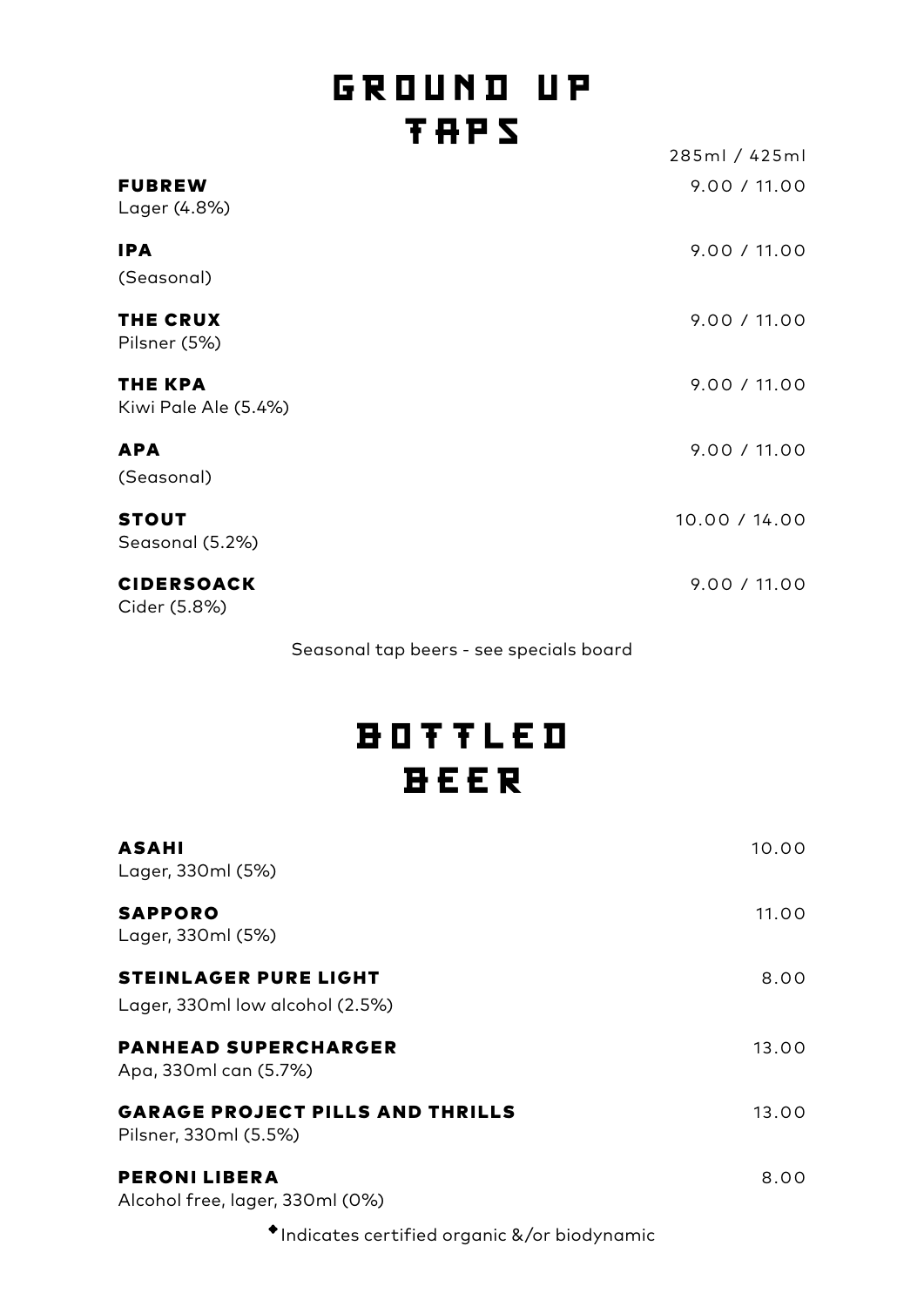# Cocktails

\*some cocktails contain egg whites

| <b>ESCAPE FROM GRACE</b><br>Scapegrace black, elderflower, citrus                            | 18.00 |
|----------------------------------------------------------------------------------------------|-------|
| <b>HI CHITA WHISKY SOUR</b><br>Chita whiskey, cinnamon liqueur, ginger, citrus               | 18.00 |
| <b>CHILI ESPRESSO MARTINI</b><br>Coffee shot, house vodka, maple syrup, red chilli           | 18.00 |
| <b>OSAKA OLD FASHIONED</b><br>Chita whiskey, bitters, osaka syrup                            | 18.00 |
| <b>KAFFIR MARGARITA</b><br>Kaffir infused tequila, citrus, orange liqueur                    | 18.00 |
| THE 'ROOTS' RENDEZVOUS<br>Roots gin, Campari, local Sake, citrus, elderflower                | 18.00 |
| <b>SPICED MOJITO</b><br>Spiced dark rum, basil, chilli, mint, ginger beer                    | 18.00 |
| <b>BLUSH RHUBARB COSMOPOLITAN</b><br>blush rhubarb gin, orange liqueur, citrus and cranberry | 18.00 |
| <b>BLACK MAGIC</b><br>Cuban rum, Coconut rum, blackberries, citrus                           | 18.00 |

# **VIRGIN** cocktails

| <b>GINGER NINJA</b><br>Ginger beer, lime, mint & chilli | 11.00 |
|---------------------------------------------------------|-------|
| <b>BABY BLACK MAGIC</b><br>Blackberry virgin mojito     | 13.00 |
| THE 'CAPRICIOUS'                                        | 13.00 |

A seasonal virgin FuCrew creation

Some cocktails contain egg whites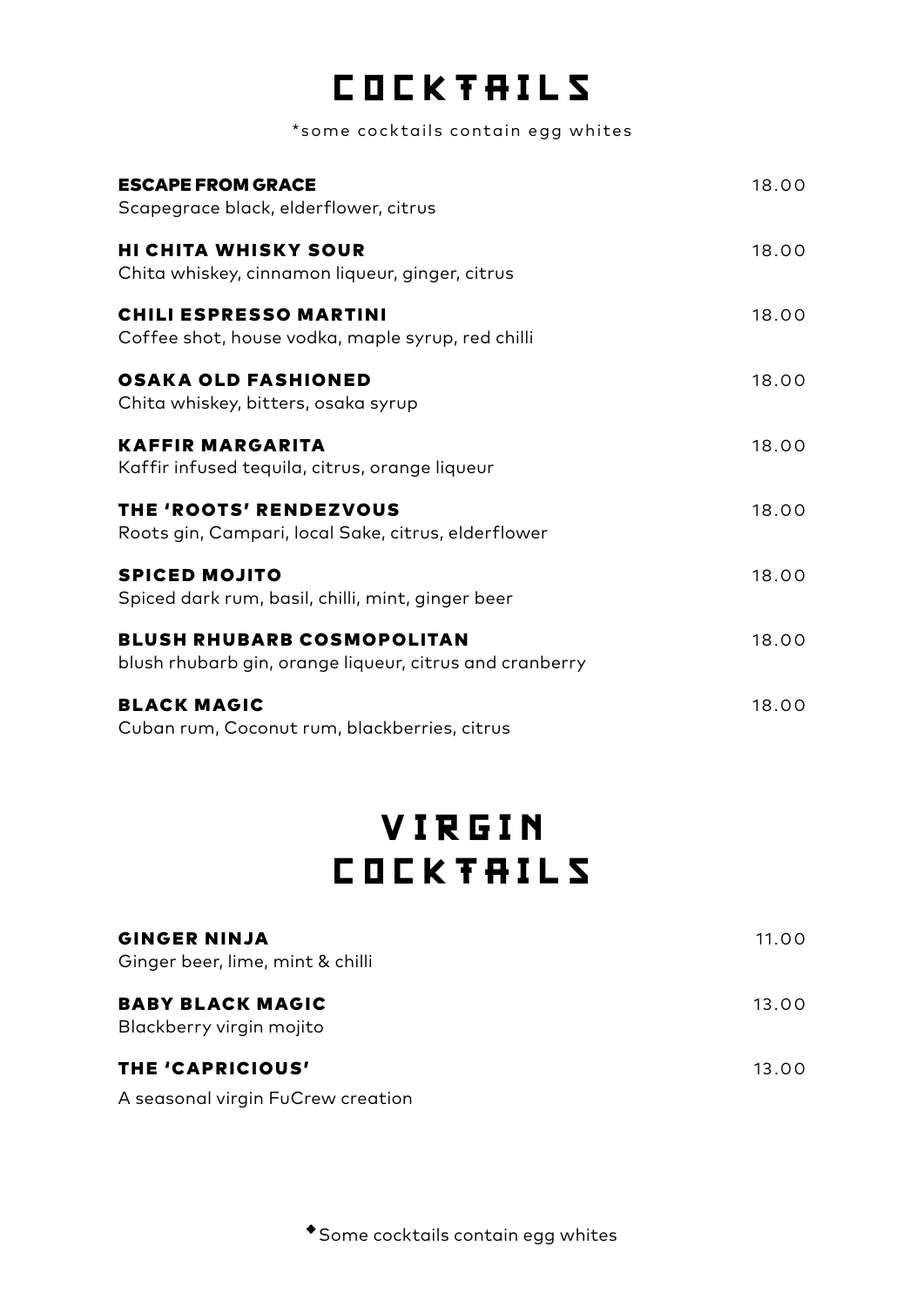# Sake Zenkuro

Queenstown New Zealand Made the traditional Japanese way.

|                                                                     | Glass / Bottle<br>80ml / 375ml |
|---------------------------------------------------------------------|--------------------------------|
| ORIGINAL<br>Dry, medium-bodied, fine citrus tang                    | 12.00 / 55.00                  |
| <b>WHITE CLOUD</b><br>Fuller-bodied, silky umami finish             | 13.00 / 60.00                  |
| <b>DRIP PRESSED SHIBORI</b><br>Medium-bodied, clean finish          | 60.00                          |
| <b>WHAKATIPU SLEEPING GIANT</b><br>Dry, ultra filtered, soft finish | 65.00                          |

## **SPARKLING**

#### LA GIOIOSA, PROSECCO 13.00 / 60.00

Veneto, Italy

#### MAUDE, METHODE TRADITIONNELLE 15.00 / 70.00

Central Otago, New Zealand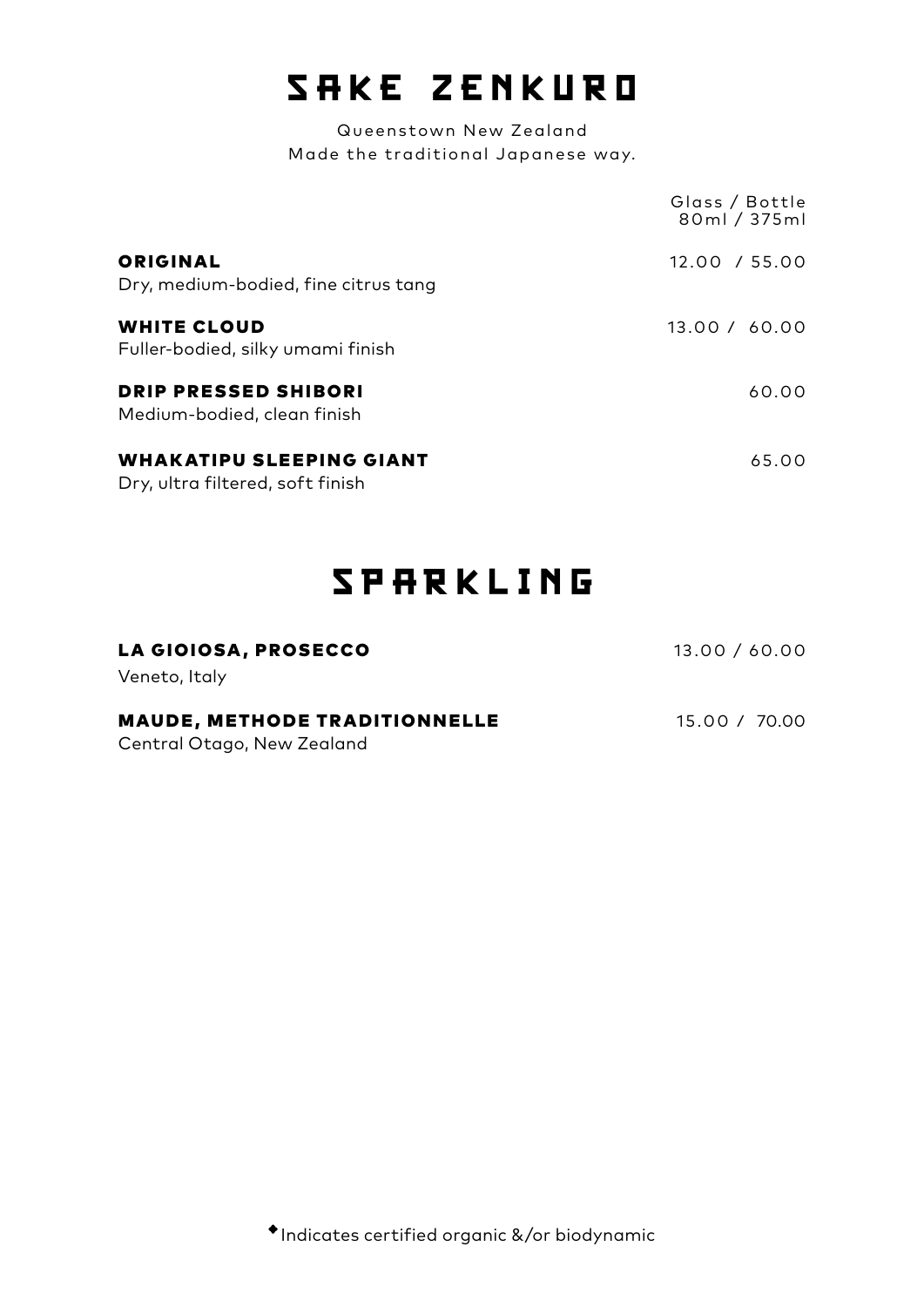# WHITE WINE

| <b>NAUTILUS, SAUVIGNON BLANC</b><br>Marlborough, New Zealand                 | 12.00 / 55.00 |
|------------------------------------------------------------------------------|---------------|
| PEGASUS BAY, SAUVIGNON SEMILLON<br>Waipara Valley, New Zealand               | 65.00         |
| <b>MISHAS VINEYARD, GALLERY GEWURZTRAMINER</b><br>Central Otago, New Zealand | 55.00         |
| <b>PROVIDORE, PINOT GRIS</b><br>Central Otago, New Zealand                   | 12.00 / 55.00 |
| PEREGRINE, PINOT GRIS<br>Central Otago, New Zealand                          | 65.00         |
| <b>MILLTON, RIVERPOINT VIOGNIER</b><br>Gisborne, New Zealand                 | 60.00         |
| <b>CLEARVIEW BEACHHEAD, CHARDONNAY</b><br>Hawkes Bay, New Zealand            | 14.00 / 65.00 |
| <b>CRAGGY RANGE GIMBLETT GRAVELS, CHARDONNAY</b><br>Hawkes Bay, New Zealand  | 75.00         |
| TWO PADDOCKS, PICNIC REISLING*<br>Marlborough, New Zealand                   | 12.00 / 55.00 |
| <b>PEGASUS BAY, RIESLING</b><br>North Canterbury, New Zealand                | 70.00         |
| <b>MILLTON, TE ARAI CHENIN BLANC*</b><br>Gisborne, New Zealand               | 70.00         |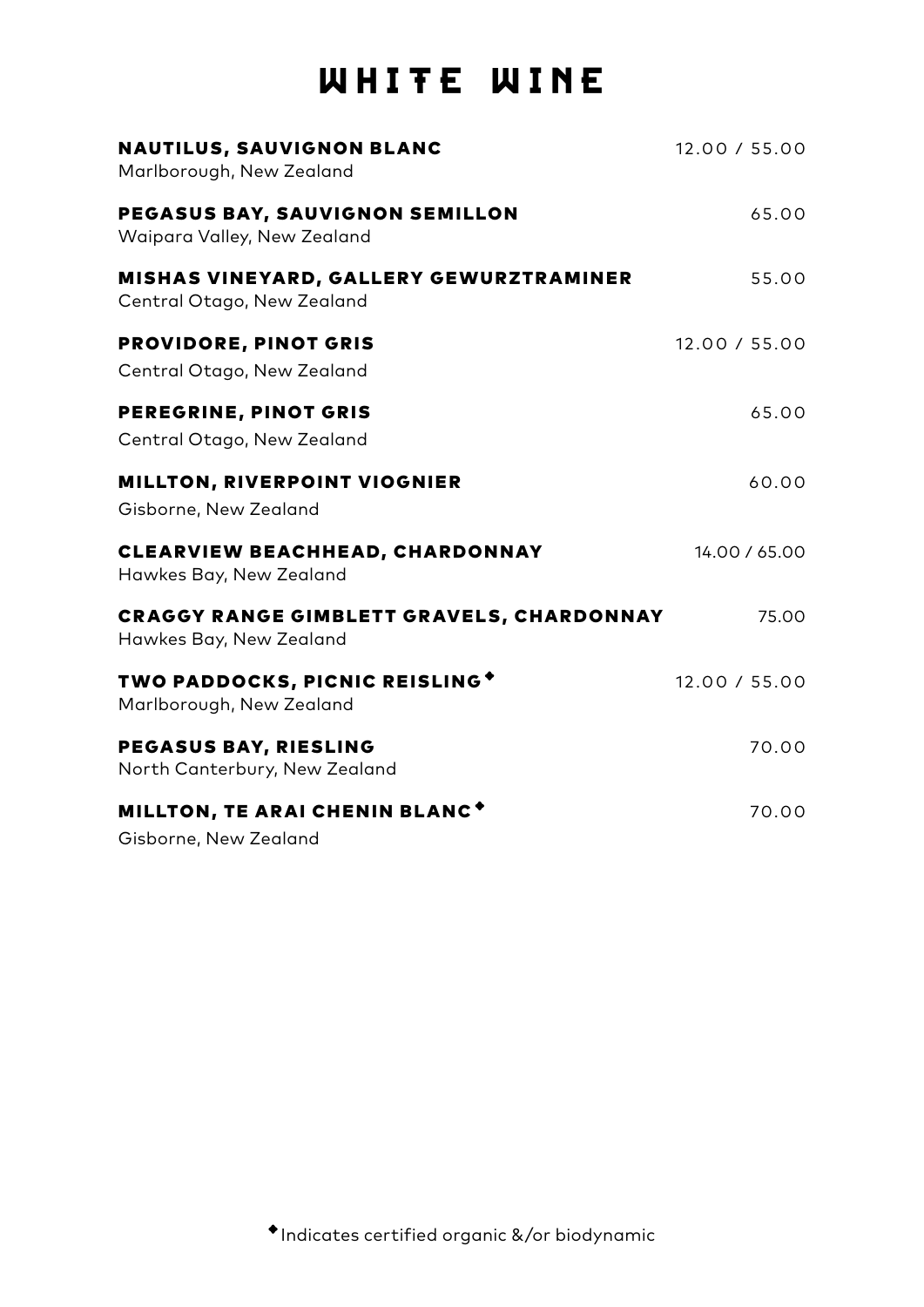## OTHERS

| <b>PROVIDORE, ROSÉ</b><br>Central Otago, New Zealand                                                 | 12.00 / 55.00 |
|------------------------------------------------------------------------------------------------------|---------------|
| VALLI, REAL MCCOY - ORANGE PINOT GRIS <sup>+</sup><br>Central Otago, New Zealand                     | 65.00         |
| <b>MISHAS VINEYARD. THE CADENZA LH GEWURZTRAMINER</b> 14,00 / 65,00<br>taka tanggak Carona-kanadaran |               |

Late Harvest, Gewurztraminer

### RED WINe

| <b>PROVIDORE, PINOT NOIR</b><br>Central Otago, New Zealand                                                | 12.00 / 55.00 |
|-----------------------------------------------------------------------------------------------------------|---------------|
| <b>LOOP ROAD, PINOT NOIR</b><br>Central Otago, New Zealand                                                | 14.00 / 65.00 |
| <b>MT EDWARD 'THE TED', PINOT NOIR</b><br>Central Otago, New Zealand                                      | 14.00 / 65.00 |
| <b>VALLI WAITAKI, PINOT NOIR</b><br>Waitaki, North Otago, New Zealand                                     | 110.00        |
| <b>MAUDE, MOHAWK HILL, PINOT NOIR</b><br>Wanaka, New Zealand                                              | 100.00        |
| <b>MAN O'WAR, SYRAH</b><br>Waiheke Island, New Zealand                                                    | 13.00 / 60.00 |
| <b>SEBASTINI, ZINFANDEL</b><br>Somona, USA                                                                | 60.00         |
| <b>MILTON, CRAZY BY NATURE, SYRAH VOIGNIER</b><br>Gisborne, New Zealand                                   | 14.00 / 65.00 |
| THE BONELINE, IRIDIUM CABERNET FRANC,<br><b>MERLOT, CABERNET SAUVIGNON</b><br>Waipara Valley, New Zealand | 95.00         |

Indicates certified organic &/or biodynamic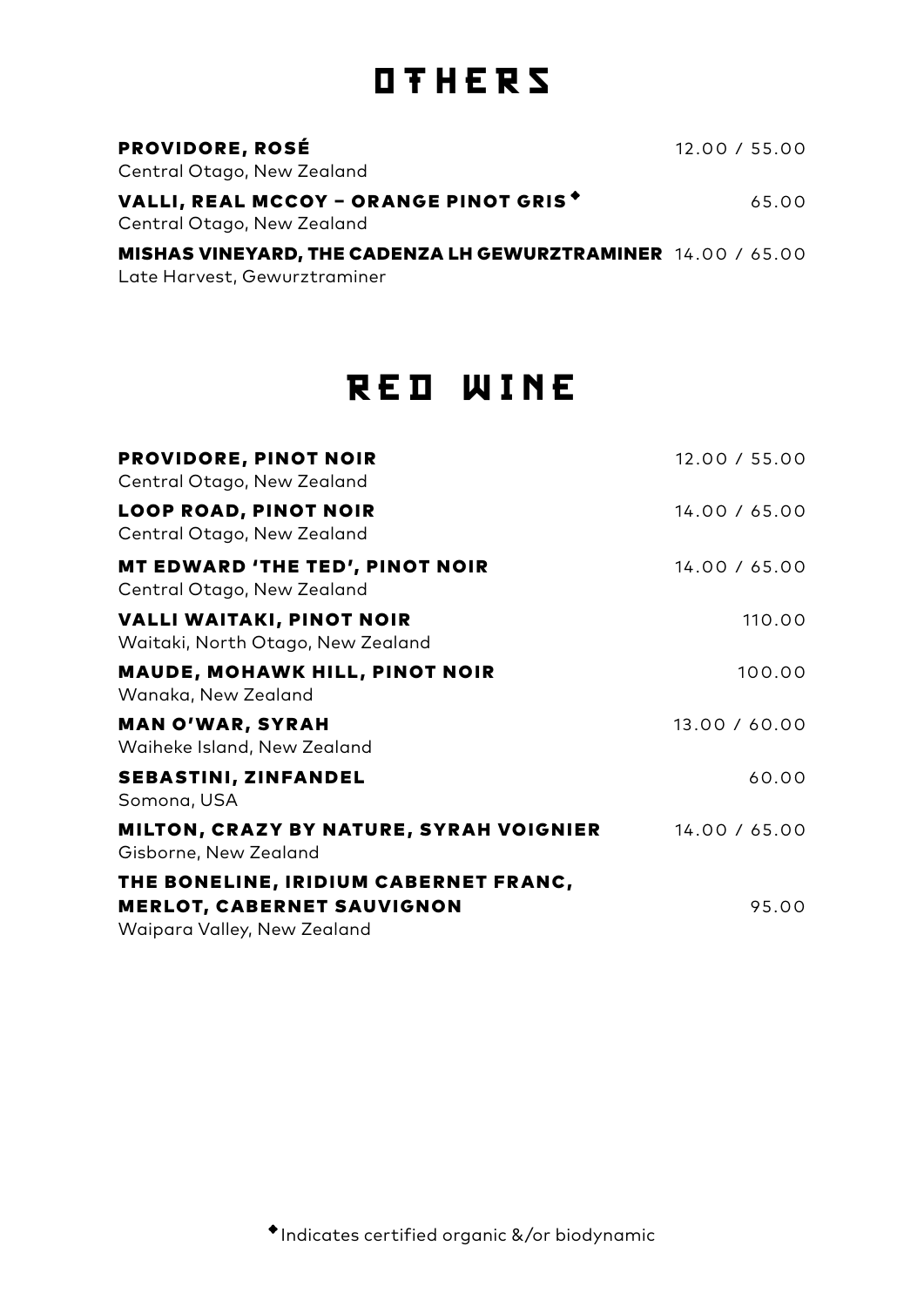## Spirits

#### **GIN**

| <b>HAYMANS</b>                     | 11.00 |
|------------------------------------|-------|
| <b>ROKU</b>                        | 13.00 |
| <b>HENDRICKS</b>                   | 13.00 |
| <b>LITTLE BIDDY</b>                | 13.00 |
| <b>ROOTS</b>                       | 13.00 |
| <b>SCAPEGRACE CLASSIC</b>          | 13.00 |
| <b>SCAPEGRACE BLACK</b>            | 14.00 |
| <b>SOURCE</b>                      | 15.00 |
| <b>NZ NATIVE</b>                   | 14.00 |
| <b>DANCING SANDS DRY GIN</b>       | 13.00 |
| <b>DANCING SANDS SAUVIGNON GIN</b> | 13.00 |
| <b>IMPERIAL TONICS</b>             | 3.00  |
| Yuzu, burma, grapefruit            |       |

### VODKA

| 12.00 |
|-------|
| 13.00 |
| 15.00 |
| 14.00 |
|       |

#### RUM

| <b>HAVANNA CLUB</b> | 11.00 |
|---------------------|-------|
| <b>SAILOR JERRY</b> | 12.00 |
| KRAKEN              | 12.00 |
| <b>MALIBU</b>       | 9.00  |

### **WHISKY**

| <b>CHITA</b>                | 13.00    |
|-----------------------------|----------|
| <b>JACK DANIELS</b>         | 11.00    |
| <b>WILD TURKEY</b>          | 11. $00$ |
| <b>GELNMORANGIE</b>         | 13.00    |
| <b>JAMESON BLACK BARREL</b> | 13.00    |
| <b>MONKEY SHOULDER</b>      | 13.00    |